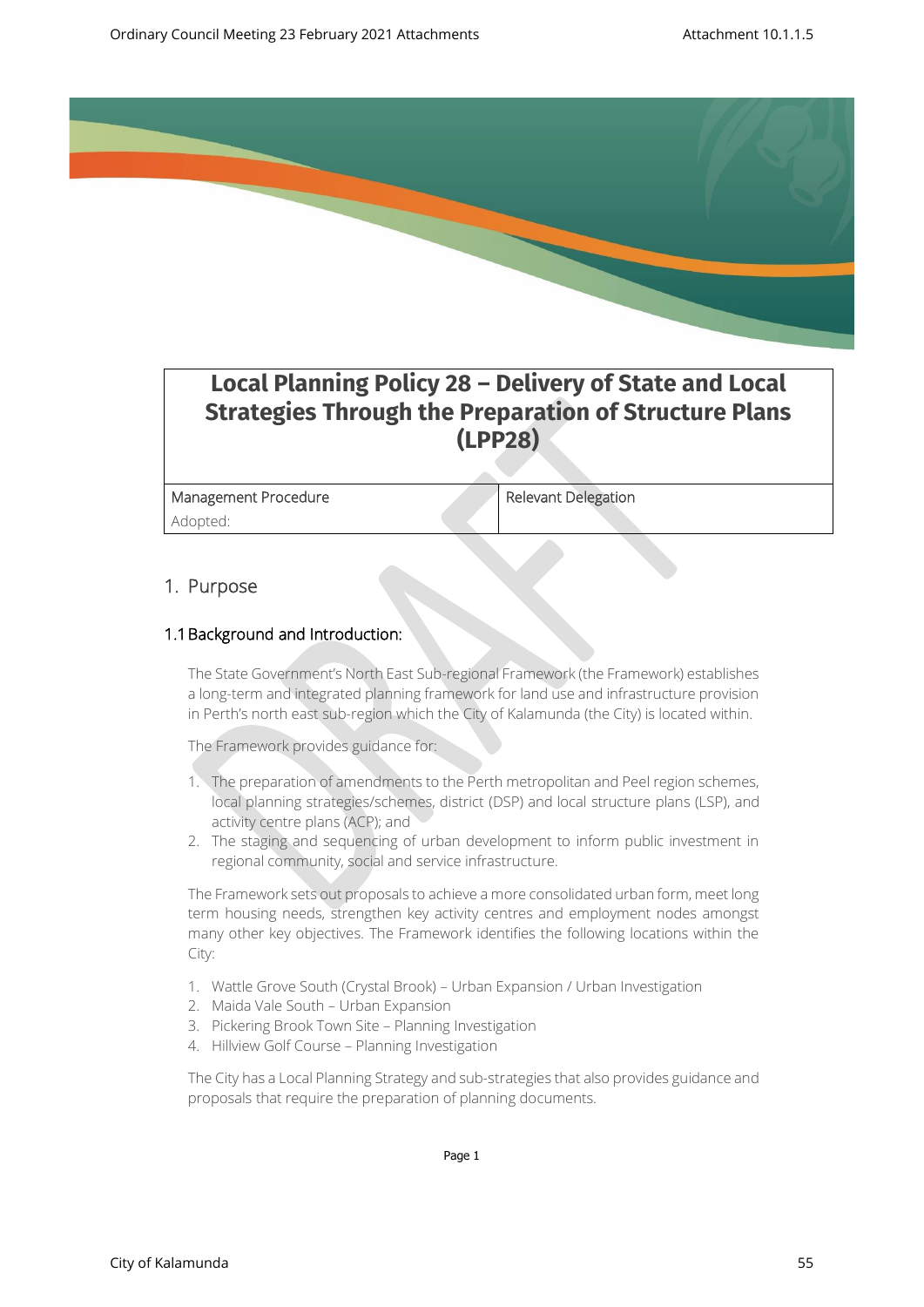

The City and the private sector both have roles to play in delivering the proposals of the Framework and local strategies.

The development of DSPs and LSPs coordinates the future land use changes and delivery of infrastructure in development areas. DSPs provide a broad planning framework for a development area, identifying key infrastructure items, broad land use groupings and establishes the key development principles and objectives of the area. LSPs may be guided by DSPs and are more detailed plans that define the specific land use identifications of the area, public open space network and infrastructure requirements as well as other matters. LSPs are usually prepared by the private sector and are a precursor to the physical subdivision and development process. LSPs are generally prepared closer to implementation to ensure currency and a direct link between planning and delivery.

Land development is not a core function of the City and LSPs require an understanding of the implementation of the area through to land development to assist with detailed infrastructure delivery including:

- 1. Sewer;
- 2. Reticulated Water
- 3. Electricity
- 4. Gas
- 5. Roads
- 6. Public Open Space
- 7. Community Facilities
- 8. Schools

The City has, historically, prepared a number of structure plans in areas of fragmented landownership. These structure plans were prepared having regard for the circumstances of the respective areas including external influencing factors such as key State Government infrastructure projects including Gateway WA, the Forrestfield Airport Link and the nature of fragmented landownership within the areas. The City has, in the past and in certain areas, recognised the benefits of initiating structure planning within the City. The benefits include but are not limited to; balancing a fair and equitable plan for all affected landowners consistent with State Planning Policies, investing early in establishing a planning framework that might otherwise not have begun due to fragmented land parcels and the opportunity to guide a planning framework that is fitting with the City and community's vision. Notwithstanding this Policy, the City and Council will continue to assess its role in the preparation of structure plans on a case-by-case basis.

#### 1.2Application of the Policy:

The Policy will guide Council, the City's officers and external stakeholders identifying the City's responsibilities for the preparation of structure plans in order to achieve the implementation of the Framework.

#### 1.3Statutory Requirements: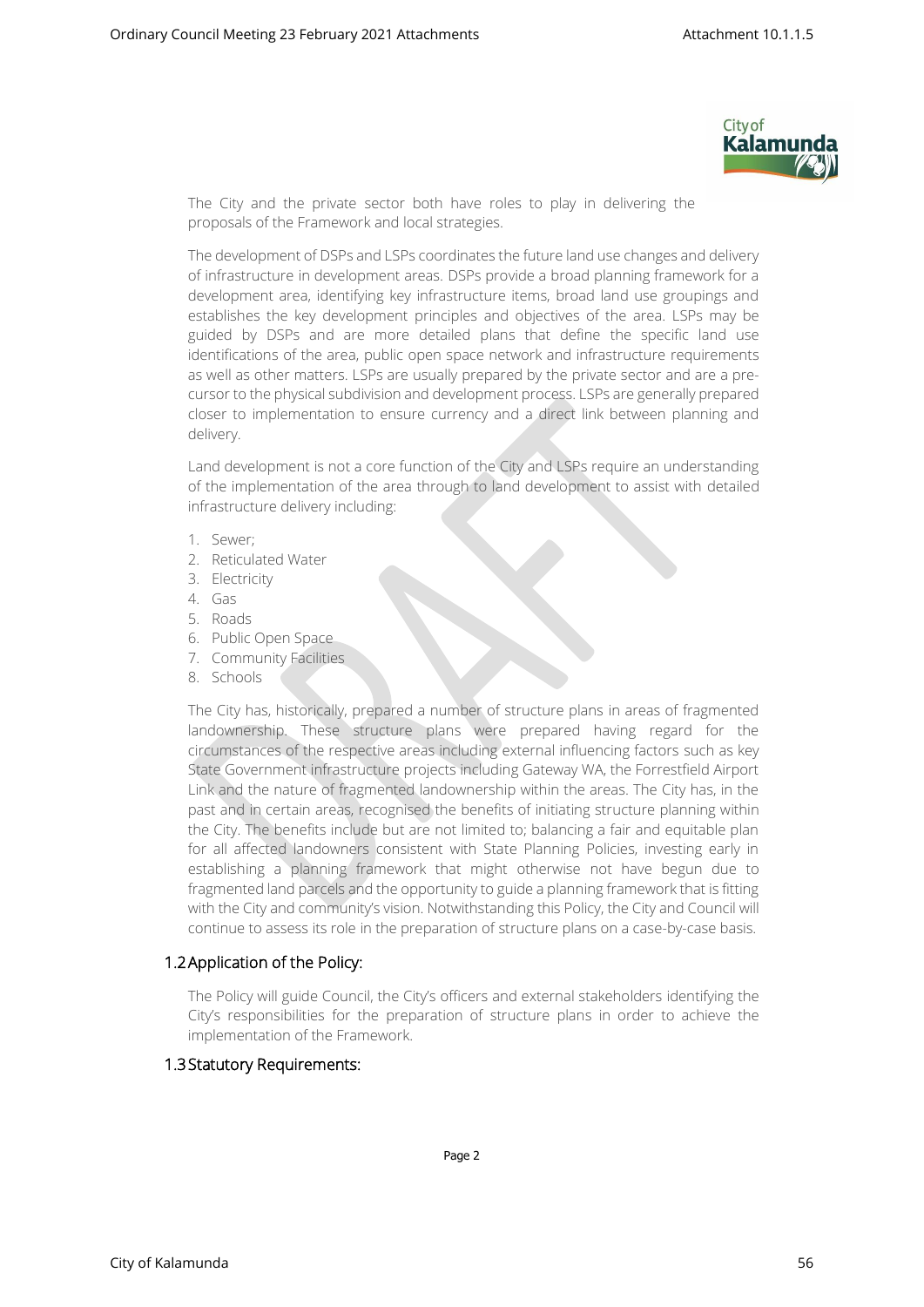

This Policy has been prepared under and in accordance with Schedule 2 of the Planning and Development (Local Planning Scheme) Regulations 2015 (the Regulations).

#### a) Relationship to Local Planning Scheme No.3:

This Policy is a local planning policy prepared and adopted pursuant to Part 2 of the Scheme.

If there is a conflict between this Policy and the Scheme, then the Scheme shall prevail.

### 1.4Policy Objectives:

The primary objectives of this Policy are to:

- 1. Guide the City's implementation of the State Government's North East Sub-regional Framework and the City's Planning Strategies.
- 2. Determine the City's responsibilities for the preparation of District Structure Plans, Local Structure Plans, Activity Centre Plans and Precinct Plans.
- 3. Provide the community, stakeholders and businesses with a clear understanding of the City's responsibilities for the future planning of the City's diverse suburbs, districts, activity centres and neighbourhoods.

## 2. Policy Statement:

## 2.1 District Structure Plans

The City may be responsible for the preparation of DSPs subject to:

- 1. The location of the DSP area being identified within a City Strategy or the Framework.
- 2. Preliminary community engagement indicating that there is general consensus on the vision for the area and need for the City to progress a DSP.
- 3. A Council decision is made to support the preparation of the DSP.
- 4. There is sufficient budget made available for the preparation of the DSP.
- 5. The cost of the preparation of the DSP and associated technical studies may be recouped through a future development contribution plan or other acceptable recuperation method.

Information required and tasks to be completed at the DSP stage is provided in Appendix 1 – Schedule of Planning Requirements.

#### 2.2 Local Structure Plans

The City will, generally, not be responsible for the preparation of LSPs. The City's role in the preparation of LSPs is to be as a regulator rather than the proponent. That is to assess LSPs submitted to the City by applicants.

Page 3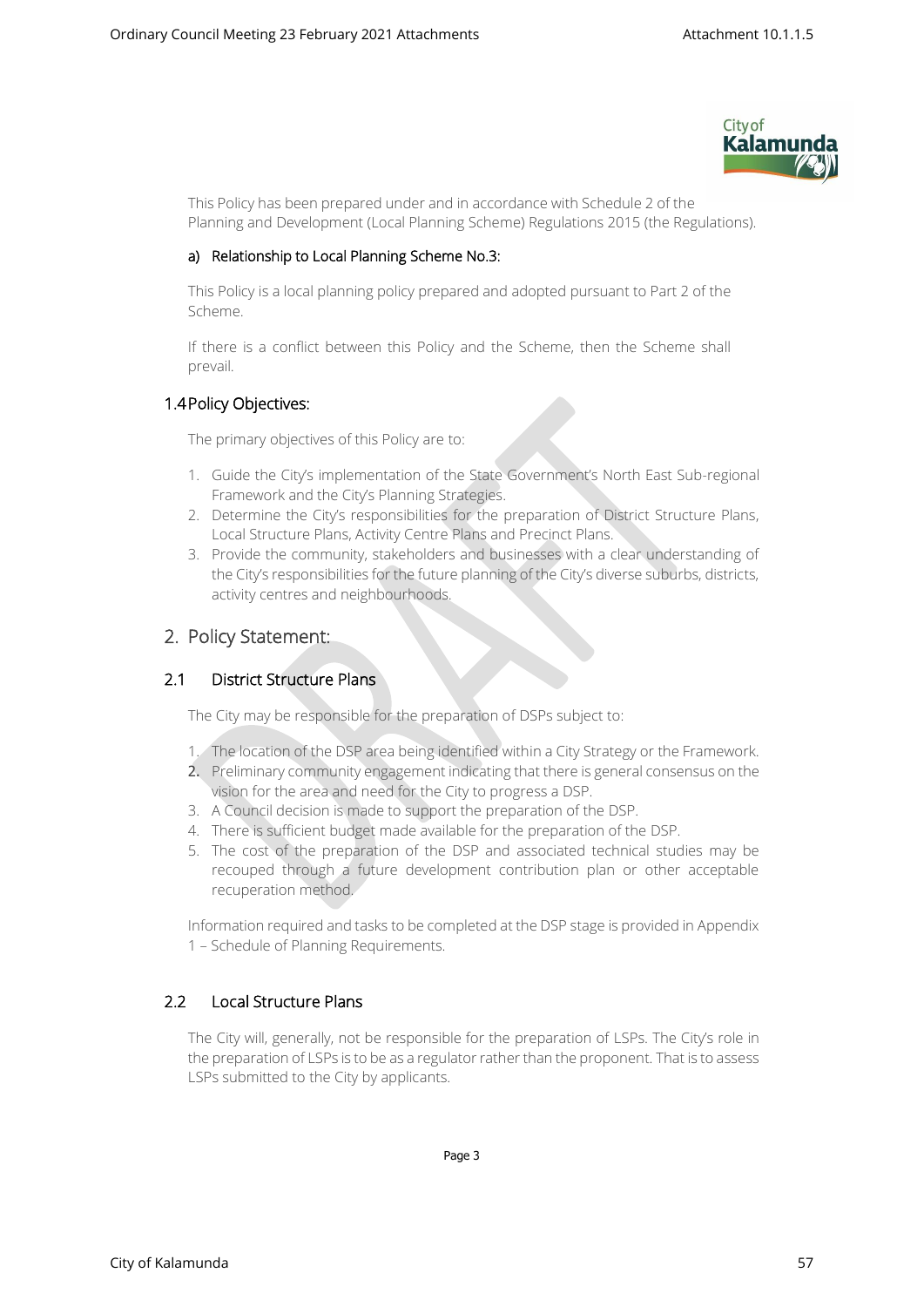

LSPs are, generally, to be prepared by the private sector and are a pre-cursor to development. The City will only prepare LSPs in exceptional circumstances that are endorsed by Council or where the City owns freehold land within an identifed Structure Plan area.

Where there has been a DSP prepared, the LSP is to be consistent with the broad land uses, development principles, objectives and requirements set out by the DSP. The City, during the assessment process, is to be responsible for ensuring that LSPs prepared are consistent with the broad land uses, development principles, objectives and requirements set out by a DSP. Where a DSP has not been prepared, the City is to ensure any LSP is consistent with any strategic planning the City has undertaken and measures are put in place to achieve the following:

- 1. Environmental values are appropriately protected;
- 2. Public Open Space requirements are met (where relevant);
- 3. Community facilities are identified where appropriate to cater for the community's needs (where relevant);
- 4. Commercial land is identified where appropriate to cater for the community's needs (where relevant); and
- 5. The Movement Network can cater for any additional traffic and does not adversely affect the broader movement network.

Information required and tasks to be completed at the LSP stage are provided in Appendix 1 – Schedule of Planning Requirements.

## 2.3 Activity Centre Plans / Precinct Plans

The City may prepare ACPs / Precinct Plans if the following criteria is met:

- 1. The location of the ACP / Precinct Plan is either identified within a City Strategy, is a District Activity Centre under State Planning Policy or is appropriately identified within the Framework.
- 2. A Council decision is made to support the preparation of the ACP / Precinct Plan.
- 3. The City owns freehold land within an ACP / Precinct Plan area.
- 4. There is sufficient budget made available for the preparation of the ACP / Precinct Plan.

Information required and tasks to be compleyed at the ACP or Precinct Plan stage is provided in Appendix 1 – Schedule of Planning Requirements.

## 3. Matters to be considered

#### 1.1 This policy to be given due consideration

The following matters will be given consideration in the application of this policy:

1. The North East Sub-regional Framework

Page 4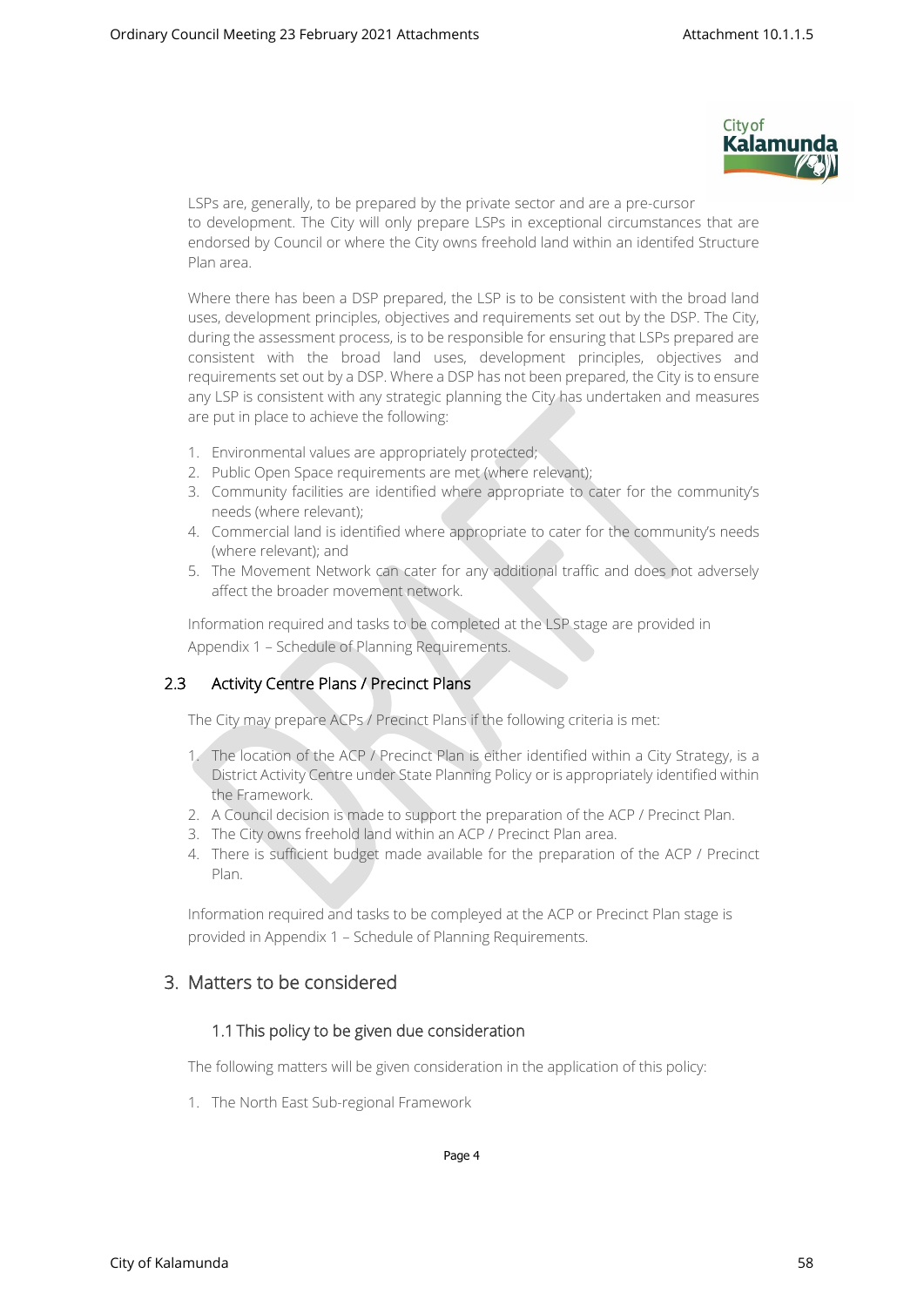

- 2. The WAPC's Structure Plan Framework
- 3. Planning and Development (Local Planning Schemes) Regulations 2015 Schedule 2 – Deemed Provisions for local planning schemes, Part 4 – Structure Plans
- 4. Any draft or adopted strategic or statutory plans of the City.

## 4. Definitions

Activity Centre Plan (ACP) – An ACP guides the types of land uses and the overall development (including built form) that is intended to occur within the activity centre. It can detail land use and infrastructure requirements as well as environmental assets, residential density, built form, infrastructure and access arrangements.

District Structure Plan (DSP) – DSPs provide a strategic framework for the planning, assessment, coordination and implementation of future subdivision and zoning of an area of land within a broad district sized area which features a broad level of detail and establishes the key development principles of that area.

Local Structure Plan (LSP) – A plan for the coordination of future subdivision and zoning of an area of land within a more defined area than a district structure plan and deals with residential density, subdivision, and the coordination of infrastructure on a neighbourhood or smaller scale.

Precinct Plan - A plan to guide the design, assessment and control of subdivision, land use and development in a precinct.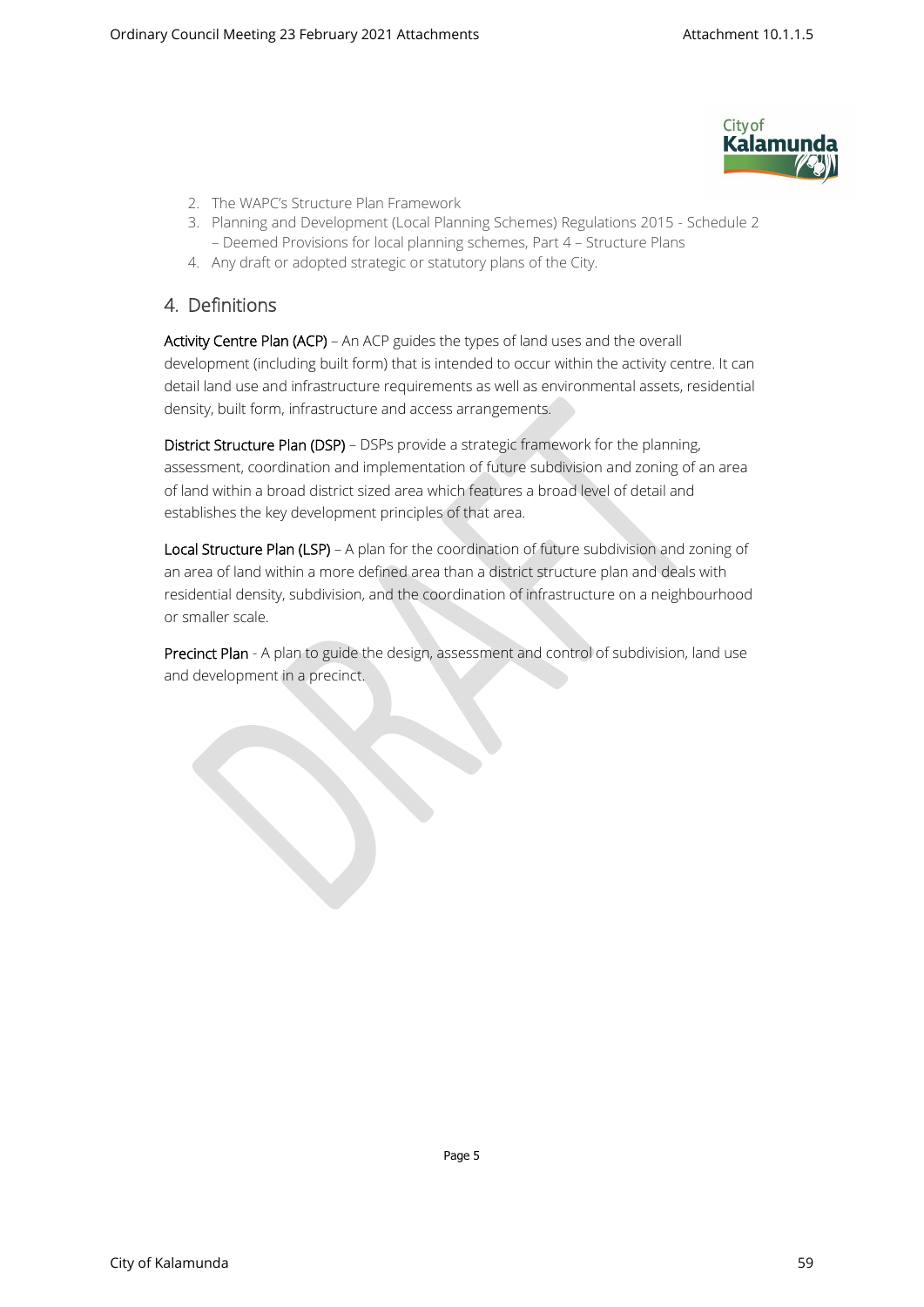

| Related Local Law          |                                                                                                                                      |                  |  |  |  |
|----------------------------|--------------------------------------------------------------------------------------------------------------------------------------|------------------|--|--|--|
| <b>Related Policies</b>    |                                                                                                                                      |                  |  |  |  |
| Related Budget<br>Schedule |                                                                                                                                      |                  |  |  |  |
| Legislation                | Local Government Act 1995<br>Planning and Development Act 2005<br>Planning and Development (Local Planning Schemes) Regulations 2015 |                  |  |  |  |
| Conditions                 |                                                                                                                                      |                  |  |  |  |
| Authority                  |                                                                                                                                      |                  |  |  |  |
| Adopted                    |                                                                                                                                      | Next Review Date |  |  |  |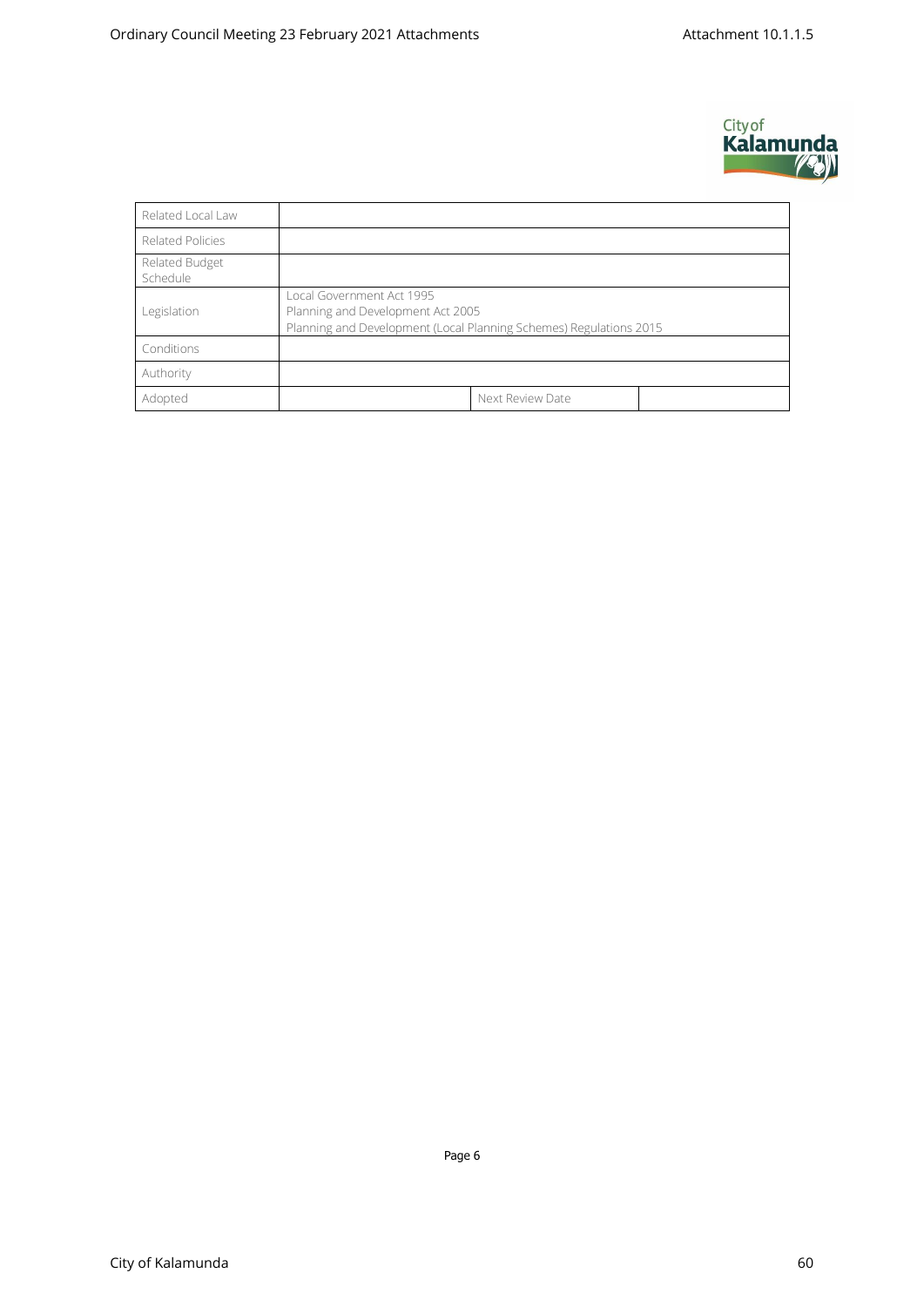# Appendix 1 – Schedule of Planning Requirements

| Information Required / Tasks To Be           | MRS Amendment             | District Structure Plan (1) | Local Planning Scheme | Local Structure Plan (2) /   | Local Development Plans     | Subdivision / |  |
|----------------------------------------------|---------------------------|-----------------------------|-----------------------|------------------------------|-----------------------------|---------------|--|
| Completed                                    | (1)                       |                             | Amendment (2)         | Activity Centre Plan (3)     | / Precinct Plans / Activity | Development   |  |
|                                              |                           |                             |                       |                              | Centre Plan (3)             |               |  |
|                                              | <b>Structure Planning</b> |                             |                       |                              |                             |               |  |
| District Structure Plan (DSP)                | $\star$                   |                             |                       |                              |                             |               |  |
| Local Structure Plan (LSP)                   |                           |                             | $\star$               |                              |                             |               |  |
|                                              |                           |                             |                       |                              |                             |               |  |
|                                              |                           |                             |                       | Infrastructure Contributions |                             |               |  |
| Land and Infrastructure Needs                |                           | $\star$                     |                       | $\star$                      |                             |               |  |
| Assessment                                   |                           |                             |                       |                              |                             |               |  |
| Development Contribution Plan (DCP)          |                           | $\star$                     | $\star$               | $\star$                      |                             |               |  |
|                                              | Engineering and Servicing |                             |                       |                              |                             |               |  |
| Infrastructure and Servicing Strategy        |                           |                             | $\star$               | $\star$                      |                             |               |  |
| Transport Impact Assessment (TIA) (4)        | $\star$                   | $\star$                     | $\star$               | $\star$                      | $\star$                     | $\star$       |  |
| Geotechnical Investigations                  | $\star$                   | $^{\star}$                  |                       | $\star$                      |                             | $\star$       |  |
| Parking Plan                                 |                           |                             |                       |                              | $\star$                     | $\star$       |  |
| Loading, Servicing and Delivery              |                           |                             |                       |                              |                             | $\star$       |  |
| Management Plan                              |                           |                             |                       |                              |                             |               |  |
|                                              |                           |                             |                       |                              |                             |               |  |
|                                              |                           |                             |                       | Water Management             |                             |               |  |
| District Water Management Strategy<br>(DWMS) | $\star$                   | $\star$                     |                       |                              |                             |               |  |
| Local Water Management Strategy              |                           |                             | $\star$               | $\star$                      |                             |               |  |
| (LWMS)                                       |                           |                             |                       |                              |                             |               |  |
| Groundwater Monitoring                       | $\star$                   | $^\star$                    |                       |                              |                             |               |  |
| <b>Surface Water Monitoring</b>              | $\star$                   | $\star$                     |                       |                              |                             |               |  |
| Stormwater Management Plan                   |                           |                             |                       |                              | $\star$                     | $\star$       |  |
| Urban Water Management Plan                  |                           |                             |                       |                              | $\star$                     | $\star$       |  |
|                                              |                           |                             |                       |                              |                             |               |  |
|                                              | Environment               |                             |                       |                              |                             |               |  |
| Environmental Assessment Report              | $\star$                   | $\star$                     |                       |                              |                             |               |  |
| Flora and Vegetation Survey                  | $\star$                   | $\star$                     |                       |                              |                             | $\star$       |  |
| Fauna Survey                                 | $\star$                   | $^\star$                    |                       |                              |                             | $\star$       |  |
| Acid Sulphate Soils Investigations (5)       |                           |                             |                       | $\star$                      |                             |               |  |
| Landscaping Strategy                         |                           |                             |                       | $\star$                      |                             |               |  |
| Landscaping Plan                             |                           |                             |                       |                              | $\star$                     | $\star$       |  |
| Public Open Space Plan (6)                   |                           |                             |                       |                              | $\star$                     | $\star$       |  |
| Environmental Management Plan /              |                           |                             | $\star$               | $\star$                      |                             |               |  |
| Strategy                                     |                           |                             |                       |                              |                             |               |  |
| Noise Assessment (5)                         |                           |                             |                       | $\star$                      |                             |               |  |
| Contaminated Site Investigation (5)          |                           |                             |                       | $\star$                      |                             |               |  |
|                                              | <b>Bushfire</b>           |                             |                       |                              |                             |               |  |
| Bushfire Management Plan (BMP) (7)           | $\star$                   | $\star$                     | $\star$               | $\star$                      | $\star$                     | $\star$       |  |